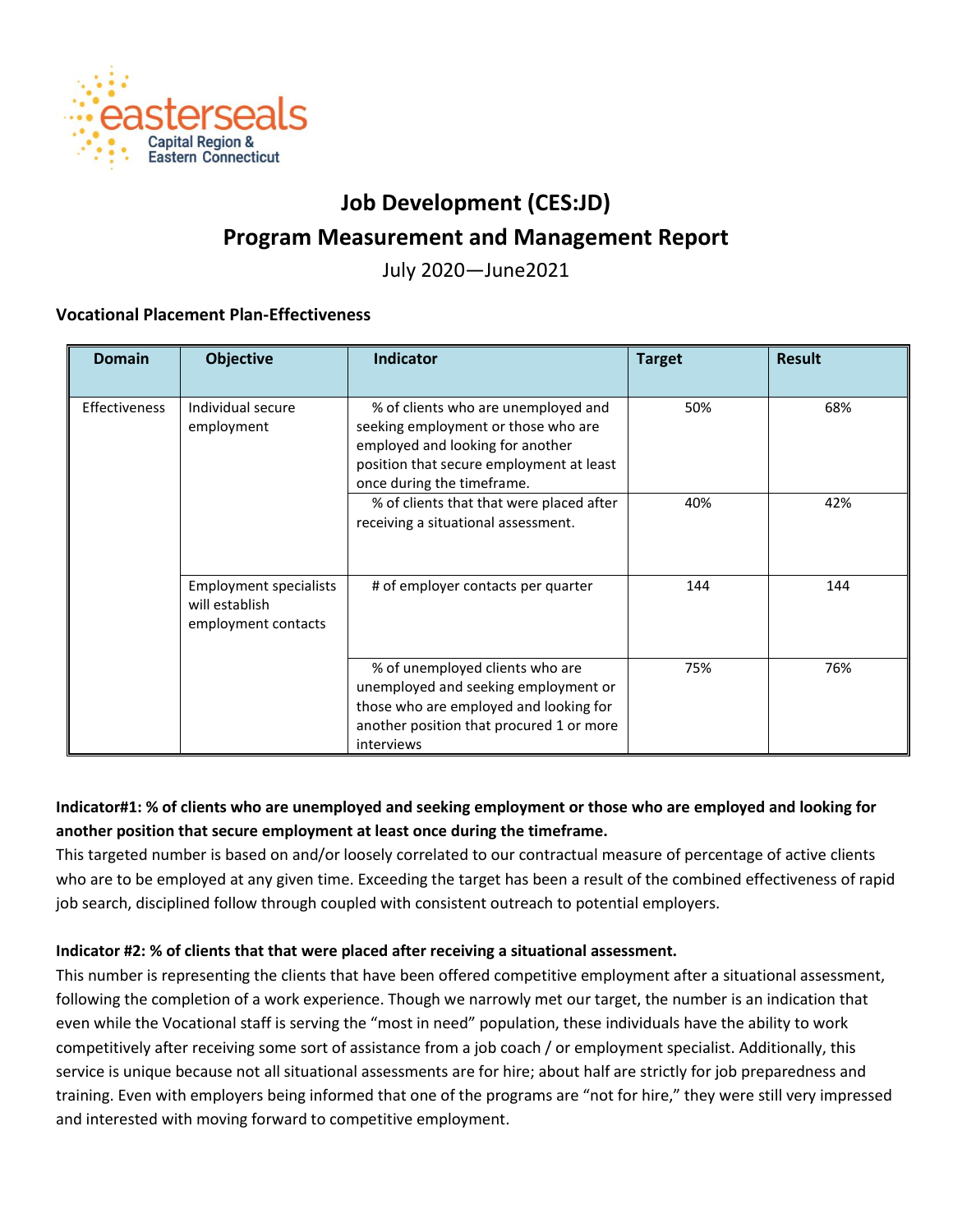#### **Indicator 3: # of employer contacts per quarter.**

This target indicator is reflective of the best-practices IPS model that governs our contractual requirement of our funder.Covid-19 did alter the method of contact for period of the year, Whereas typically each employment specialist would make six face to face contacts with employers, telephonic contact was utilized at varying times of the year for safety precautions.

# **Indicator 4: % of unemployed clients who are unemployed and seeking employment or those who are employed and looking for another position that procured 1 or more interviews**

This number is consistent with the IPS model of Supported Employment we follow. With its emphasis on rapid job search, we are typically submitting applications to employers withing a few times of meeting a client. Additionally, it is our job developing strategy to conduct follow up initiatives within potential employers within seven days of a submitted application. Additionally, if a client chooses to disclose, advocacy on the part of their employment specialist can help drive this measure.

| <b>Domain</b> | <b>Objective</b>                                          | <b>Indicator</b>                                                                                                                                                                               | <b>Action Plan</b>                                                                                                                                                                                                                                                                                                                                                        | Responsible<br>Party      | <b>Target</b><br><b>Date</b> |
|---------------|-----------------------------------------------------------|------------------------------------------------------------------------------------------------------------------------------------------------------------------------------------------------|---------------------------------------------------------------------------------------------------------------------------------------------------------------------------------------------------------------------------------------------------------------------------------------------------------------------------------------------------------------------------|---------------------------|------------------------------|
| Effectiveness | Individual<br>secure<br>employment                        | % of clients who are<br>unemployed and seeking<br>employment or those who<br>are employed and looking for<br>another position that secure<br>employment at least once<br>during the timeframe. | <b>Employment Specialists will</b><br>continue their practice of rapid<br>job search, and disciplined<br>follow through coupled with<br>consistent outreach to potential<br>employers.                                                                                                                                                                                    | Employment<br>Coordinator | 6/30/2021                    |
|               |                                                           | % of clients that that were<br>placed after receiving a<br>situational assessment.                                                                                                             | <b>Employment Specialist will</b><br>continue to work with each<br>individual to ensure that they<br>are feeling confident and<br>comfortable while participating<br>in the situational assessment.<br>This will help the individual<br>create natural supports and feel<br>confident while strengthening<br>their independence.                                          | Employment<br>Coordinator | 6/30/2021                    |
|               | Employment<br>specialists will<br>establish<br>employment | # of employer contacts per<br>quarter                                                                                                                                                          | <b>Employment Specialists will</b><br>continue their practices of<br>establishing six employer<br>contacts per week.                                                                                                                                                                                                                                                      | Employment<br>Coordinator | 6/30/2021                    |
|               | contacts                                                  | % of unemployed clients<br>who are unemployed and<br>seeking employment or<br>those who are employed and<br>looking for another position<br>that procured 1 or more<br>interviews              | <b>DMHAS-Employment Specialists</b><br>will continue their practice of<br>rapid job search for clients.<br>Additionally, if an interview is<br>not procured within 30 days for<br>clients who have chosen not to<br>disclose, the topic of disclosure<br>will be revisited with an<br>emphasis on the advocacy that<br>can be provided for the client<br>upon disclosure. | Employment<br>Coordinator | 6/30/2021                    |

## **Satisfaction & experience of person's served**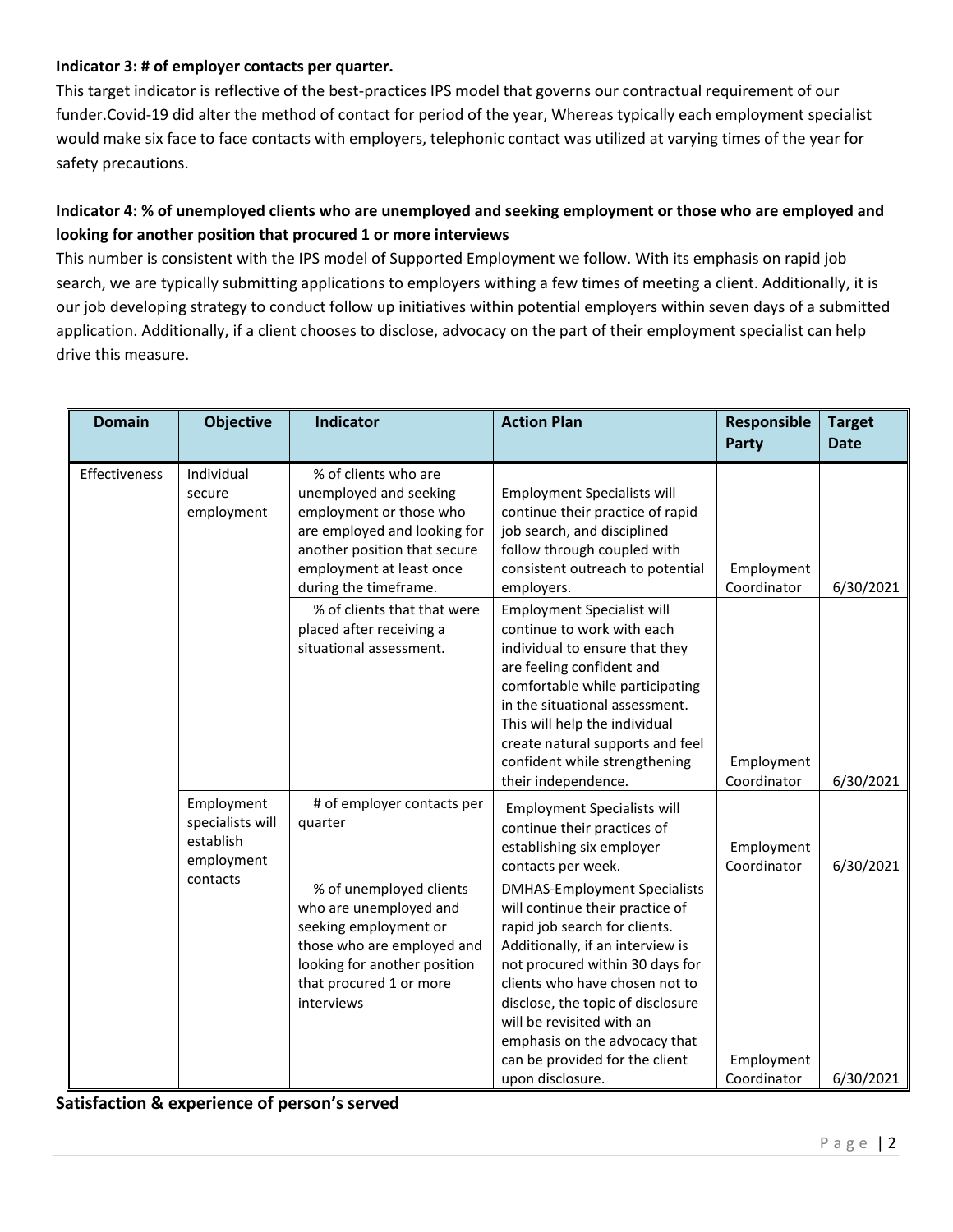| <b>Domain</b>                                        | <b>Objective</b>                                                      | <b>Indicator</b>                                                              | <b>Target</b> | <b>Result</b> |
|------------------------------------------------------|-----------------------------------------------------------------------|-------------------------------------------------------------------------------|---------------|---------------|
| Satisfaction &<br>Experience of<br>Persons<br>Served | Individual indicates<br>favorable impression of<br>the company.       | % of clients that have a favorable<br>impression of the company.              | 85%           | 100%          |
|                                                      |                                                                       | % of clients that would recommend<br>this agency to a friend or family member | 85%           | 95%           |
|                                                      | Individual indicates<br>favorable impression of<br>services received. | % of clients that indicate that the staff<br>were responsive to their needs   | 85%           | 100%          |
|                                                      |                                                                       | % of clients that report their<br>expectations for their services were met.   | 85%           | 100%          |

# **Indicator#1: All SEM, SA, or Placement clients that returned a survey with a good (agree) or excellent (strongly agree) score in the stated timeframe**.

• After analyzing our client survey data, of the clients served they all indicated a "good" or "excellent" rating. However, this set of participants does not include ALL the individuals served within the timeframe. Even though this is not all the served individuals, they all agreed to having a favorable impression of the agency**.** The result of 100% from the surveyed clients are a result of the hard work of the Vocational Department staff.

# **Indicator #2: DMHAS SEM clients that returned a survey during the state timeframe that rated either Strongly Agreed or agreed.**

• This number is reflective of the client-centered approach that the IPS model promotes. Great attention is given to making sure that the services rendered are what the person being served had communicated that they want/need. There is continual feedback loop that ensures cyclical check-ins to ensure that this remains the case for period of time they are receiving services.

# **Indicator #3: All SEM, SA, and Placement clients that returned a survey with a good (agree) or excellent (strongly agree) score in the stated timeframe.**

• Of the participants surveyed, they indicated either a "good" or "excellent" rating in staff being responsive to their needs. This supports the Vocational staffs' dedication to providing support to everyone on their caseload. Though, not every individual served was able to take/ submit the survey in time for the review, the data is similar client surveys given in the past.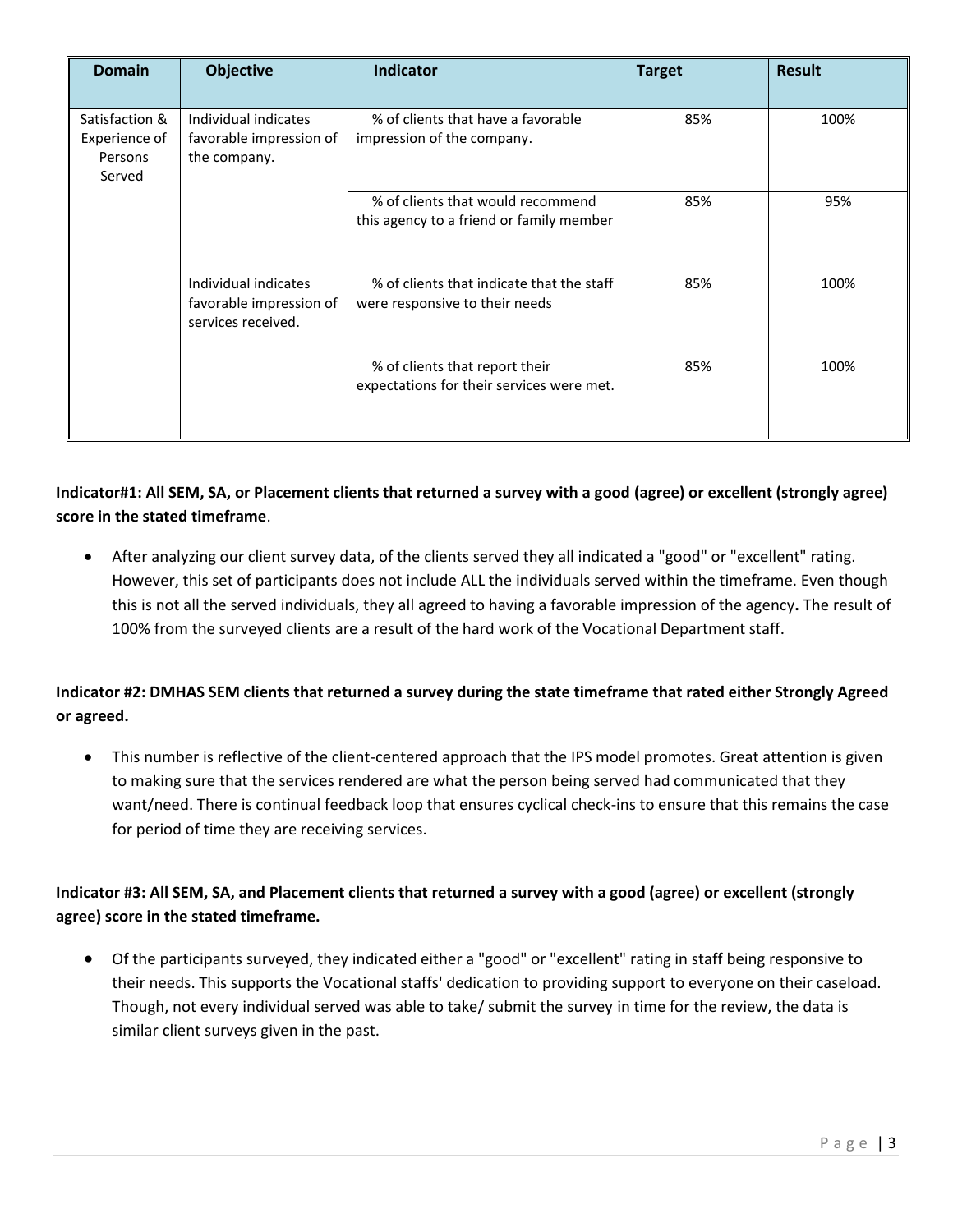# **Indicator #4: All SEM, SA and Placement clients that returned a survey with a good (agree) or excellent (strongly agree) score in the stated timeframe.**

• Of the participants surveyed, they all indicated either a "good" or "excellent" rating in their expectations being met by the agency. This supports the mission of the Vocational Department succeeding in assisting everyone to meet their goals and providing positive advocacy to foster success.

| <b>Domain</b>                                        | <b>Objective</b>                                                              | <b>Indicator</b>                                                                 | <b>Action Plan</b>                                                                                                                                                                                                                                                                                                                                                               | Responsible<br>Party      | <b>Target</b><br><b>Date</b> |
|------------------------------------------------------|-------------------------------------------------------------------------------|----------------------------------------------------------------------------------|----------------------------------------------------------------------------------------------------------------------------------------------------------------------------------------------------------------------------------------------------------------------------------------------------------------------------------------------------------------------------------|---------------------------|------------------------------|
| Satisfaction &<br>Experience of<br>Persons<br>Served | Individual<br>indicates<br>favorable<br>impression of<br>the company.         | % of clients that have a<br>favorable impression of the<br>company.              | The Vocational Department will<br>continue to distribute the client<br>surveys to everyone served. The<br>department will also continue to<br>work hard to produce results<br>and deliver quality services.                                                                                                                                                                      | Employment<br>coordinator | 6/30/2021                    |
|                                                      |                                                                               | % of clients that would<br>recommend this agency to a<br>friend or family member | <b>Employment Specialists will</b><br>continue to deliver<br>individualized, client-driven<br>services and continue to check<br>in with clients as to whether all<br>their needs are being<br>met/addressed.                                                                                                                                                                     | Employment<br>coordinator | 6/30/2021                    |
|                                                      | Individual<br>indicates<br>favorable<br>impression of<br>services<br>received | % of clients that indicate<br>that the staff were<br>responsive to their needs   | The Vocational Department will<br>continue to respond to the<br>needs of individuals served in a<br>timely manner. If this is a<br>practice that is continued<br>throughout the year, Easterseals<br>will continue to score above<br>average in this area.                                                                                                                       | Employment<br>coordinator | 6/30/2021                    |
|                                                      |                                                                               | % of clients that report<br>their expectations for their<br>services were met.   | The Vocational Department will<br>continue to ask the questions<br>and follow the individual's<br>referral to assure that they are<br>getting their expectations met<br>throughout the programs/<br>services that they are referred<br>for. It is within Easterseals best<br>practices to work alongside the<br>individual and develop a plan/<br>goal that can be accomplished. | Employment<br>coordinator | 6/30/2021                    |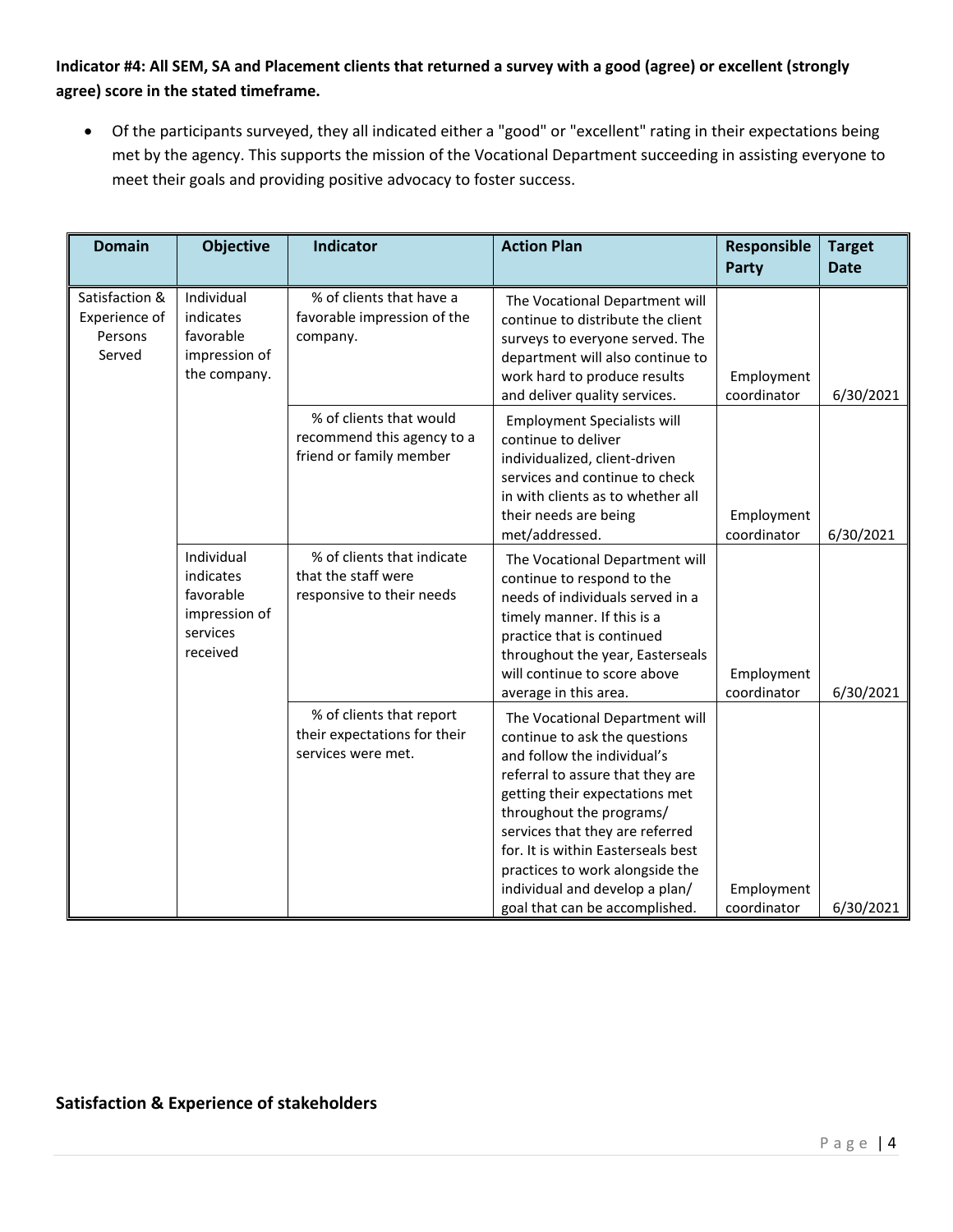| <b>Domain</b>                                   | <b>Objective</b>                                                               | <b>Indicator</b>                                                                       | <b>Target</b> | <b>Result</b> |
|-------------------------------------------------|--------------------------------------------------------------------------------|----------------------------------------------------------------------------------------|---------------|---------------|
| Satisfaction &<br>Experience of<br>stakeholders | % of stakeholders that<br>indicate overall<br>satisfaction with the<br>company | % of stakeholders that indicate overall<br>satisfaction with the company.              | 80%           | 100%          |
|                                                 |                                                                                | % of stakeholders that indicate<br>information regarding the program was<br>accurate.  | 80%           | 100%          |
|                                                 | Individual indicates<br>favorable impression of<br>services received           | % of stakeholders that indicate service<br>expectations were met.                      | 80%           | 88%           |
|                                                 |                                                                                | % of stakeholders that indicate<br>promptness in staff to address potential<br>issues. | 80%           | 88%           |

# *Individual indicates favorable impression of program provider (Easterseals) (Excellent/ Good rating)*

#### **Indicator #1: % of stakeholders that indicate overall satisfaction with the company**

• These results are based on two or more counselors surveyed within Easterseals funding sources: These results indicated that the stakeholders were satisfied with the overall impression of the company. This is a very ideal number because it shows the consistency with program delivery, case management, and overall work ethic of the Vocational Department.

#### **Indicator #2: % of stakeholders that indicate information regarding the program was accurate**

• These results are based on two or more counselors surveyed within Easterseals funding sources: The results indicate that out of the stakeholders surveyed, they all rated that the information regarding Easterseals programs was accurate. This rating is an indication of the Vocational Department modifying and educating each VR counselor on the programs offered by the agency on an ongoing basis.

## *Individual indicates favorable impression of services received (Excellent/ Good rating)*

#### **Indicator #1: % of stakeholders that indicate service expectations were met**

• Though this number meets our proposed target, it is lower than the others in this satisfaction and experience category. It is a clear indication that the Vocational staff can continue every effort to develop worksites and contacts to place even the "most in need" of clients. There have been times throughout the year that the Vocational Department was not able to procure or develop a worksite in a reasonable amount of time, for the client, which resulted in a change of their vocational goal or discharge from the agency.

#### **Indicator #2: % of stakeholders that indicate promptness in staff to address potential issues.**

• The data shows that Easterseals is meeting the goal of being prompt in responding/ addressing potential issues of each referred client. Though the goal was met, it is within the company's best practices to respond & address potential issues as soon as they are made. Easterseals will continue to address potential issues with urgency and open communication between clients and counselors.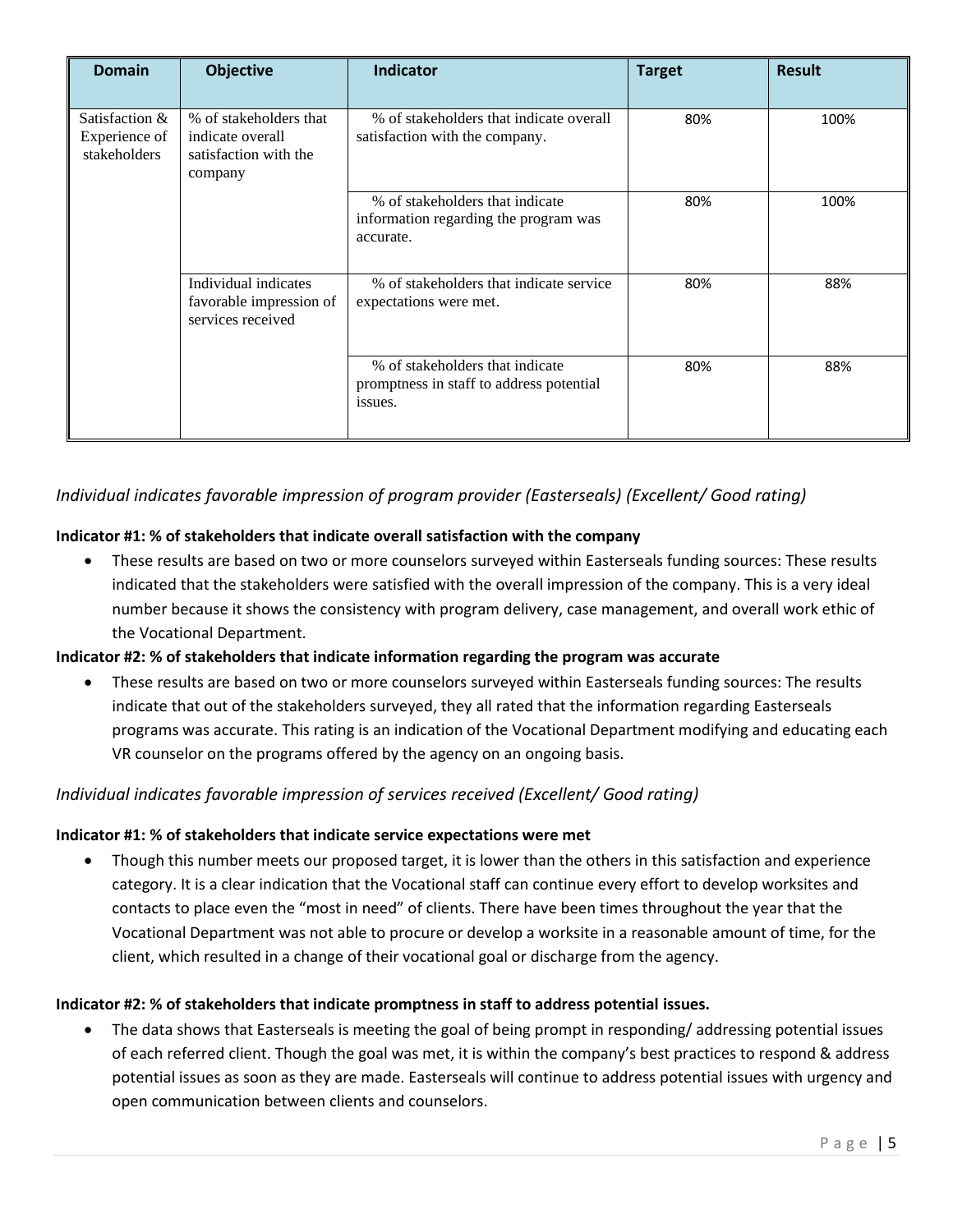| <b>Objective</b>                                                                          | Indicator                                                                              | <b>Action Plan</b>                                                                                                                                                                                                                                                                                                                                   | Responsible<br><b>Party</b> | <b>Target</b><br><b>Date</b> |
|-------------------------------------------------------------------------------------------|----------------------------------------------------------------------------------------|------------------------------------------------------------------------------------------------------------------------------------------------------------------------------------------------------------------------------------------------------------------------------------------------------------------------------------------------------|-----------------------------|------------------------------|
| $%$ of<br>stakeholders<br>that indicate<br>overall<br>satisfaction<br>with the<br>company | % of stakeholders that<br>indicate overall satisfaction<br>with the company.           | The Vocational Department will<br>continue to provide satisfactory<br>service by continuing the<br>practices of constant<br>communication with funding<br>sources and stakeholders. The<br>Vocational staff will also provide<br>exceptional services and<br>advocacy for the individuals<br>served.                                                 | Vocational<br>Department    | December<br>2021             |
|                                                                                           | % of stakeholders that<br>indicate information regarding<br>the program was accurate.  | The Vocational Department will<br>continue to keep<br>communication open with<br>funding sources and<br>stakeholders on services and<br>programs provided. If new<br>services or changes occur, the<br>Vocational staff will<br>communicate with stakeholders<br>and educate them on the<br>change, if necessary.                                    | Vocational<br>Department    | December<br>2021             |
| Individual<br>indicates<br>favorable<br>impression of<br>services<br>received             | % of stakeholders that<br>indicate service expectations<br>were met.                   | The Vocational department staff<br>will continue to have open<br>communication with<br>stakeholders to ensure that<br>services and programs are<br>effective and meeting client<br>goals. With the help of reports,<br>individualized client notes, and<br>email/ phone contact, the<br>Vocational department will work<br>to maintain satisfaction. | Vocational<br>Department    | December<br>2021             |
|                                                                                           | % of stakeholders that<br>indicate promptness in staff to<br>address potential issues. | If there is an issue that is<br>presented to Easterseals<br>vocational staff, it will be<br>handled with urgency and<br>prioritized. The Vocational<br>Department should continue to<br>strive to be advocates and<br>educators for the referred<br>individuals and stakeholders.                                                                    | Vocational<br>Department    | December<br>2021             |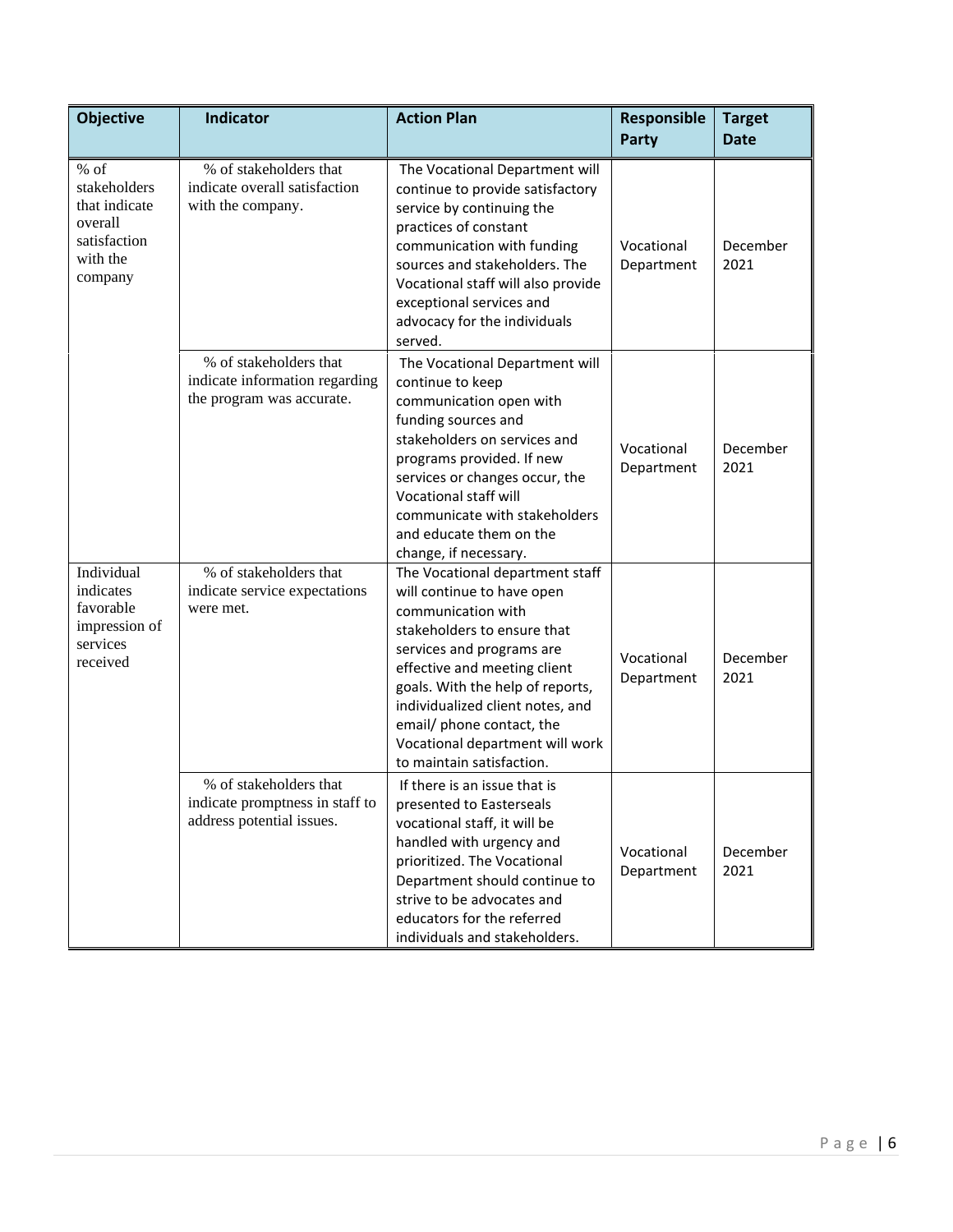## **Vocational Placement Plan-Efficiency**

| <b>Domain</b> | <b>Objective</b>                                                                 | Indicator                                                                                    | <b>Target</b> | <b>Result</b> |
|---------------|----------------------------------------------------------------------------------|----------------------------------------------------------------------------------------------|---------------|---------------|
| Efficiency    | Timely achievement of<br>employment goals                                        | Average # of days from client intake to<br>the first job application.                        | 30            | 17.19         |
|               |                                                                                  | Average number of days from intake<br>to first employer contact by employment<br>specialist. | 30            | 14.83         |
|               | Minimum direct service<br>hours of time with or<br>for the people we<br>support. | Average number of days from intake<br>to employment                                          | 90            | 125.92        |
|               | Minimum direct service<br>hours of time with or<br>for the people we<br>support. | Average number of direct service<br>hours prior to initial interview                         | 30            | 25.4          |

#### **Indicator #1: Average # of days from client intake to the first job application**.

DMHAS-This number is driven by fidelity to the IPS Supported Employment model we follow which prioritizes rapid job search. We typically meet clients on average once per week. The first two sessions are generally spent developing a career profile, resume, master application, as well as discussing disclosure and benefits counseling. Typically, by the third meeting (and sometimes before), we are submitting application for potential jobs.

#### **Indicator #2: Average number of days from intake to first employer contact by employment specialist.**

This measurement is also informed by the IPS model we follow. One specific measurement of the model is that an employment specialist is to make contact with an employer on behalf of a client within 30 days of intake. Whether the employment specialist makes specific mention of the client is contingent upon if the client has chosen to disclose or not.

#### **Indicator #3: Average number of days from intake to employment**

DMHAS-This number was slightly hi**g**her that our projected target for the year. As the job development strategies and practices we adhere to remain consistent, possible factors that could have effected this indicator are; covid-19 related issues, client engagement and labor market fluctuations.

#### **Indicator #4: Average number of direct service hours prior to initial interview**

This number correlates to the goal of procuring an interview within 30 days of intake. This specific number is based off the practice of typically meeting with clients weekly for one to two hours per week. That being the case, if client was to procure an interview within their initial month of services, they generally would have been seen between 12 to 32 service hours.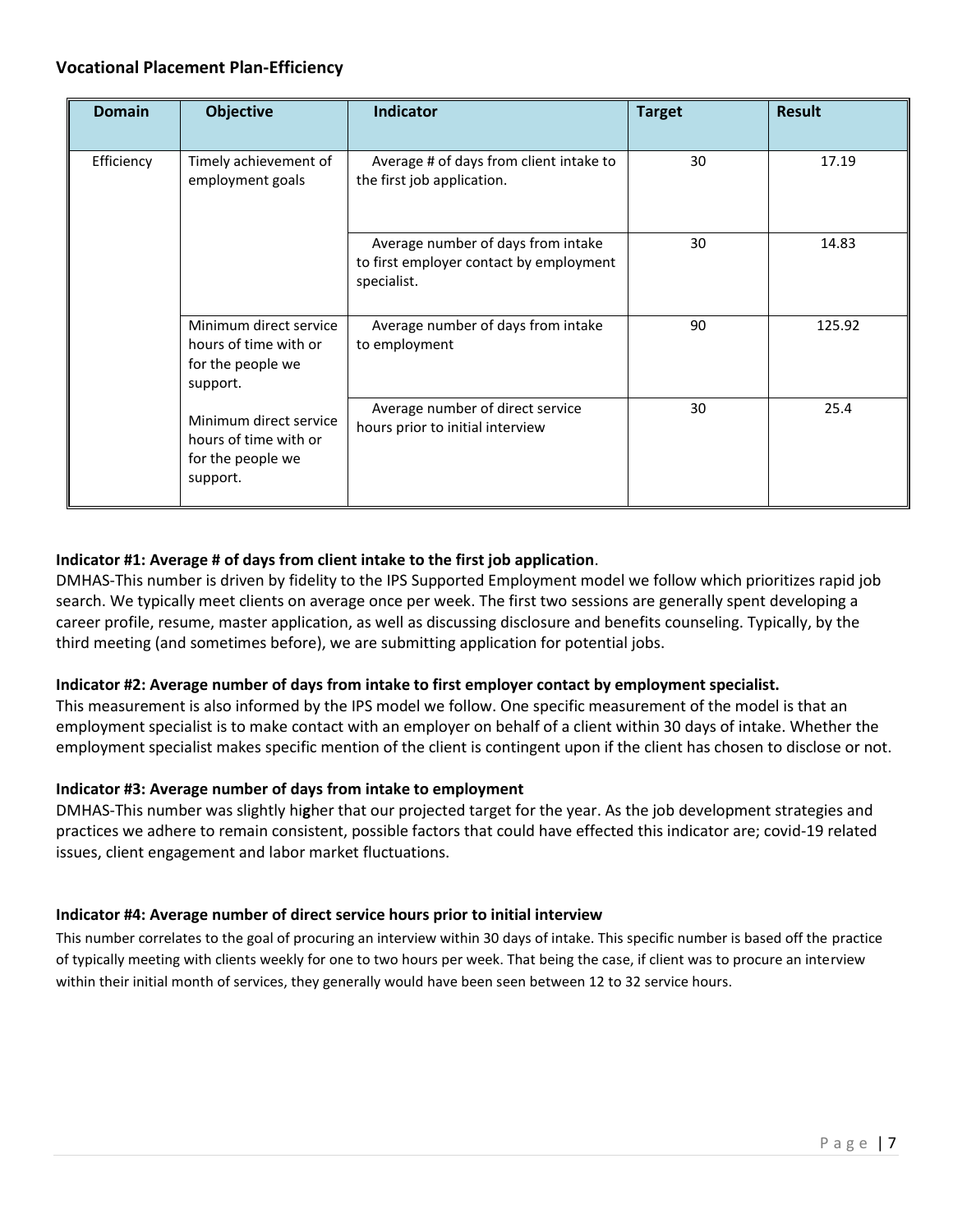| <b>Domain</b> | <b>Objective</b>                                                                       | <b>Indicator</b>                                                                                | <b>Action Plan</b>                                                                                                                                                                                                                                     | <b>Responsible</b><br><b>Party</b> | <b>Target</b><br><b>Date</b> |
|---------------|----------------------------------------------------------------------------------------|-------------------------------------------------------------------------------------------------|--------------------------------------------------------------------------------------------------------------------------------------------------------------------------------------------------------------------------------------------------------|------------------------------------|------------------------------|
| Efficiency    | Timely<br>achievement<br>of<br>employment<br>goals                                     | Average # of days from<br>client intake to the first job<br>application.                        | <b>DMHAS-Employment</b><br>Specialists will continue their<br>practice of rapid job search as<br>informed by the evidenced-based<br>IPS Employment model.                                                                                              | Employment<br>Coordinator          | 6/30/2021                    |
|               |                                                                                        | Average number of days<br>from intake to first employer<br>contact by employment<br>specialist. | Employment Specialists will<br>continue their adherence to the<br>evidenced-based IPS<br><b>Employment Model fidelity</b><br>measure that indicates contact<br>with an employer should be<br>made on behalf of the client<br>within 30 days of intake. | Employment<br>Coordinator          | 6/30/2021                    |
|               | Minimum<br>direct service<br>hours of time<br>with or for the<br>people we<br>support. | Average number of days<br>from intake to employment                                             | DMHAS-When possible and<br>clients are in agreement,<br><b>Employment Specialists will</b><br>meet with clients multiple times<br>per week to increase the volume<br>of submitted applications.                                                        | Employment<br>Coordinator          | 6/30/2021                    |
|               | Minimum<br>direct service<br>hours of time<br>with or for the<br>people we<br>support. | Average number of direct<br>service hours prior to initial<br>interview                         | <b>Employment Specialists will</b><br>continue their practice of<br>meeting with clients once per<br>week for one to two hours.                                                                                                                        | Employment<br>Coordinator          | 6/30/2021                    |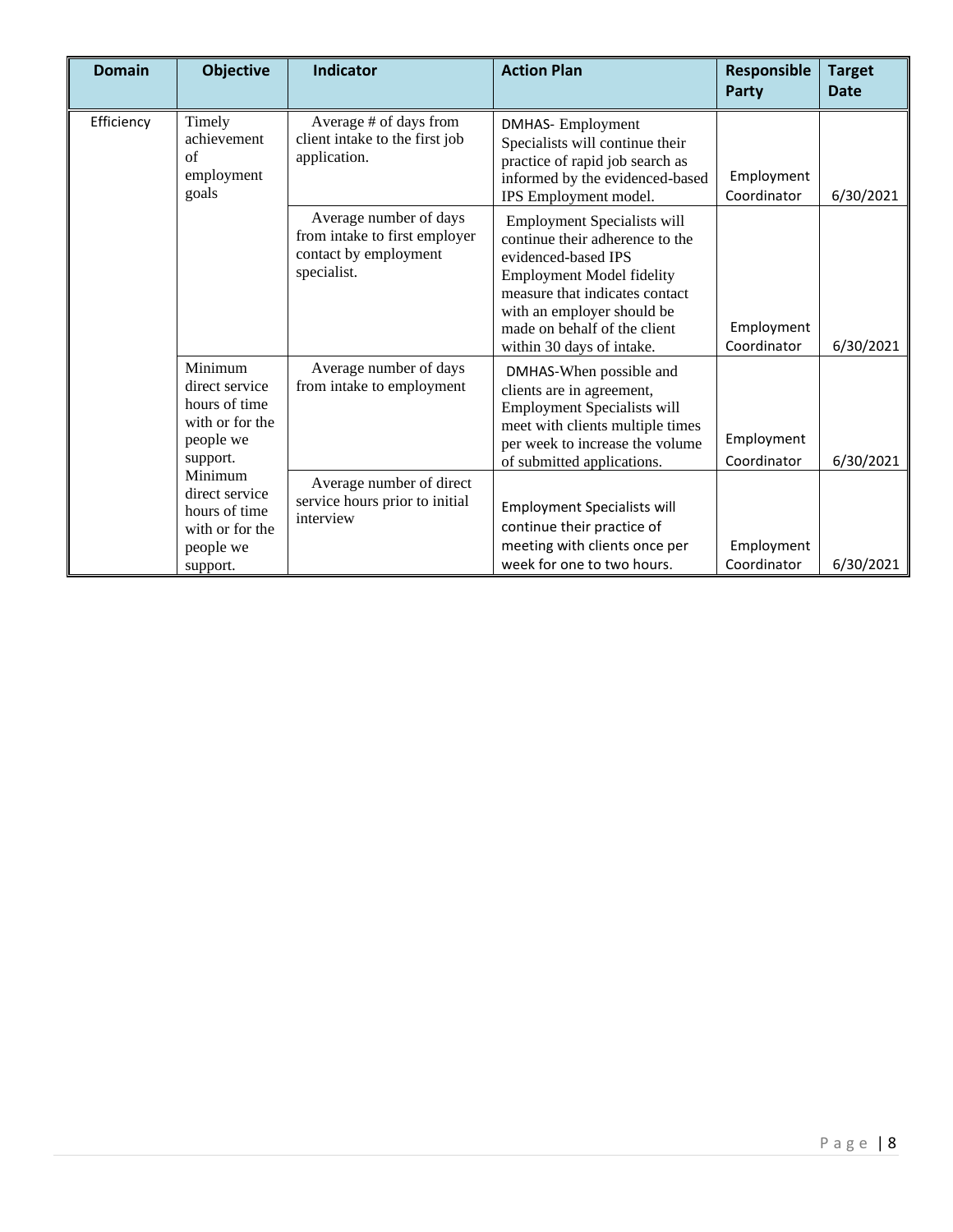## **Vocational Placement Plan-Service Access**

| <b>Domain</b>  | <b>Objective</b>                                                                 | <b>Indicator</b>                                                                                | <b>Target</b> | <b>Result</b>                     |
|----------------|----------------------------------------------------------------------------------|-------------------------------------------------------------------------------------------------|---------------|-----------------------------------|
| Service Access | Timely process in which<br>the client gains access<br>to services                | Ave number of business days (M-F)<br>from referral to initial outreach attempt.                 | 2 days        | <b>DMHAS-1.65</b><br>BRS-6.1 days |
|                |                                                                                  | Ave number of business days (M-F)<br>days from initial contact to intake                        | 7 days        | DMHAS-10<br>BRS-14.5 days         |
|                | Perception of service<br>access as related to<br>clients and our<br>stakeholders | % of clients that indicate the<br>promptness of access to services is<br>excellent or good      | 85%           | 93.40%                            |
|                |                                                                                  | % of stakeholders that indicate the<br>promptness of access of services as<br>excellent or good | 85%           | 100%                              |

#### **Indicator #1 :Ave number of business days (M-F) from referral to initial outreach attempt.**

BRS

• The results are much higher than what was projected for the fee-for service Vocational staff; this indicates that the Vocational Counselors are not working as quickly as necessary to make initial contact with clients. Although, some outside factors may come into play like unresponsiveness, untimely return of messages, and short staffing in the department.

#### DMHAS

This number is reflected of the excellent collaborative relationships we have established with our referral sources. Our employment specialists sit on MDT teams of each respective agency and enjoy consistent communication with clinician. Our referral process is streamlines so as to not take up much of the clinician's time. Once a referral is generated, every attempt is made to establish contact with the client if possible that day, and if not, the next.

#### **Indicator #2: Ave number of business days (M-F) days from initial contact to intake.**

#### BRS

• Again, this number is reflective of some outside factors and short staffing on the fee-for-service side of the Vocational Department. At times, the Vocational staff has a difficult time making contact and then scheduling intakes around both parties' schedules. There are also times that transportation and previously scheduled appointments make it difficult to schedule services & intake interviews.

#### DMHAS

There are variables that influence this number. Working phone numbers is a significant one. Many of our clients utilize government issued phones and frequently run out of minutes. Additionally, some may be slow to return messages. Also, the makeup and structure of the referral source can be a factor. For instance, one of our referral sources is an IOP in which clients attend several hours of programming several times per week. Connecting with